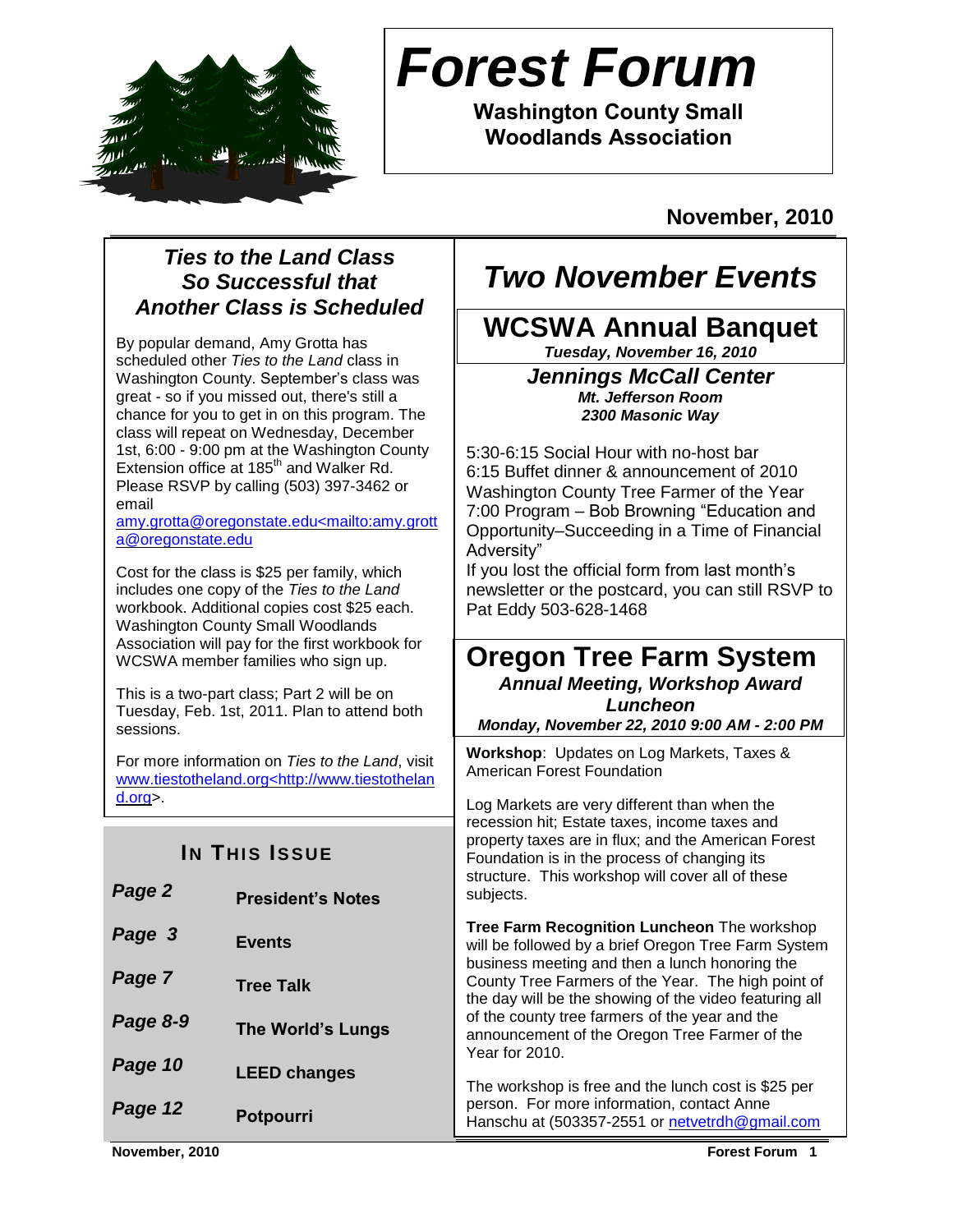### **The Prez Sez**

The *Ties to the Land* course proved to be very popular with our members and their neighbors. In fact, it was so popular that the class filled to overflowing. Amy has scheduled a second two- session section to be offered the evenings of Wednesday, Dec  $1<sup>st</sup>$  and Tuesday Feb  $1<sup>st</sup>$ . To sign up, e-mail Amy, [amy.grotta@oregonstate.edu.](mailto:amy.grotta@oregonstate.edu) For more info on *Ties to the Land*, check it out at [www.tiestotheland.org](http://www.tiestotheland.org/) The session on October 26<sup>th</sup> was well-received, I am told. Actually, I was signed up for that session….. Which brings to mind other thoughts; in fact a vast and overarching principle which will be my main philosophical theme for this month's message.

Being one inclined toward efficiency of time and resources, I decided to postpone getting my flu shot until October  $25<sup>th</sup>$ , when I was scheduled for a medical appointment. Do both in one trip and save fuel and time, right? By October  $25<sup>th</sup>$ , I couldn't go get my flu shot, because I was sick with the flu! Of course, I missed the *Ties to the Land* class as well, not to mention two other meetings – and some other work I had planned to do. The net results of putting off the shot were about a week of discomfort, unnecessary health risk, and frustration. I did get caught up on some of my reading, though. (Thanx, by the way, to Bob Shumaker and Doug Eddy for assuming my duties in my absence!)

First principal: Pay yourself first. This is not in the sense that Ben Franklin meant – about saving money. It is about keeping healthy – your own well-being savings account. The small time and travel investment in the flu shot at the earliest possible date would probably have paid off handsomely for me!

My original idea for these notes had to do with safety. I am somewhat better at safety than flu shots. My career as a chemistry teacher, with teenagers handling chemicals, Bunsen burners, glassware, and the like, has resulted in a sort-of Murphy's Law approach to any project. I learned that if it were possible to burn a Bunsen some student would find a way to do it, so it became my job to anticipate that event and head it off. This has not resigned me to a constant sense of dread; rather it has brought about an automatic tendency to look for ways to avoid doing damage while I am attempting to accomplish something good.

Winter can be an opportune season for some woodland chores. With the leaves off and some of the brush down, it is often easier to deal with brushing, thinning, limbing, etc. There is less foliage to deal with and it's easier to see where a tree you want to fall might get hung up, to find overtopped seedlings, and to avoid hazards underfoot. If the ground is frozen enough, you can get the pickup, etc. to your worksite without tearing up the ground. Midwinter is the ideal time to plant trees and to assess your stand so you can plan for long-term projects.

There is a flip side, of course. Getting around in the woods, either on wheels or on foot must be done with extra care due to slick conditions. Working with any tools can become tricky with cold hands and wet, slippery gloves. Cold temperatures usually cause people to tire more quickly and may cause errors in judgment. Becoming wet and cold is usually hazardous to one's health. Preparation, forethought, and knowing when to quit (and quitting just a little sooner) will be "paying yourself first". Take that extra time to think ahead and be safe in the woods this winter. (A flu shot might help, too.)

In WCSWA matters, we could still use one more member to help with the Membership Committee, preferably a member from the area north and west of Forest Grove. Not much time or effort needed on this assignment and it's kind of fun. Also could use someone to help out Scott Hayes with the Legislative Committee, sort of a back-up if needed.

Looking forward to seeing you all at our annual dinner meeting on November  $16<sup>th</sup>$ !

Jim Brown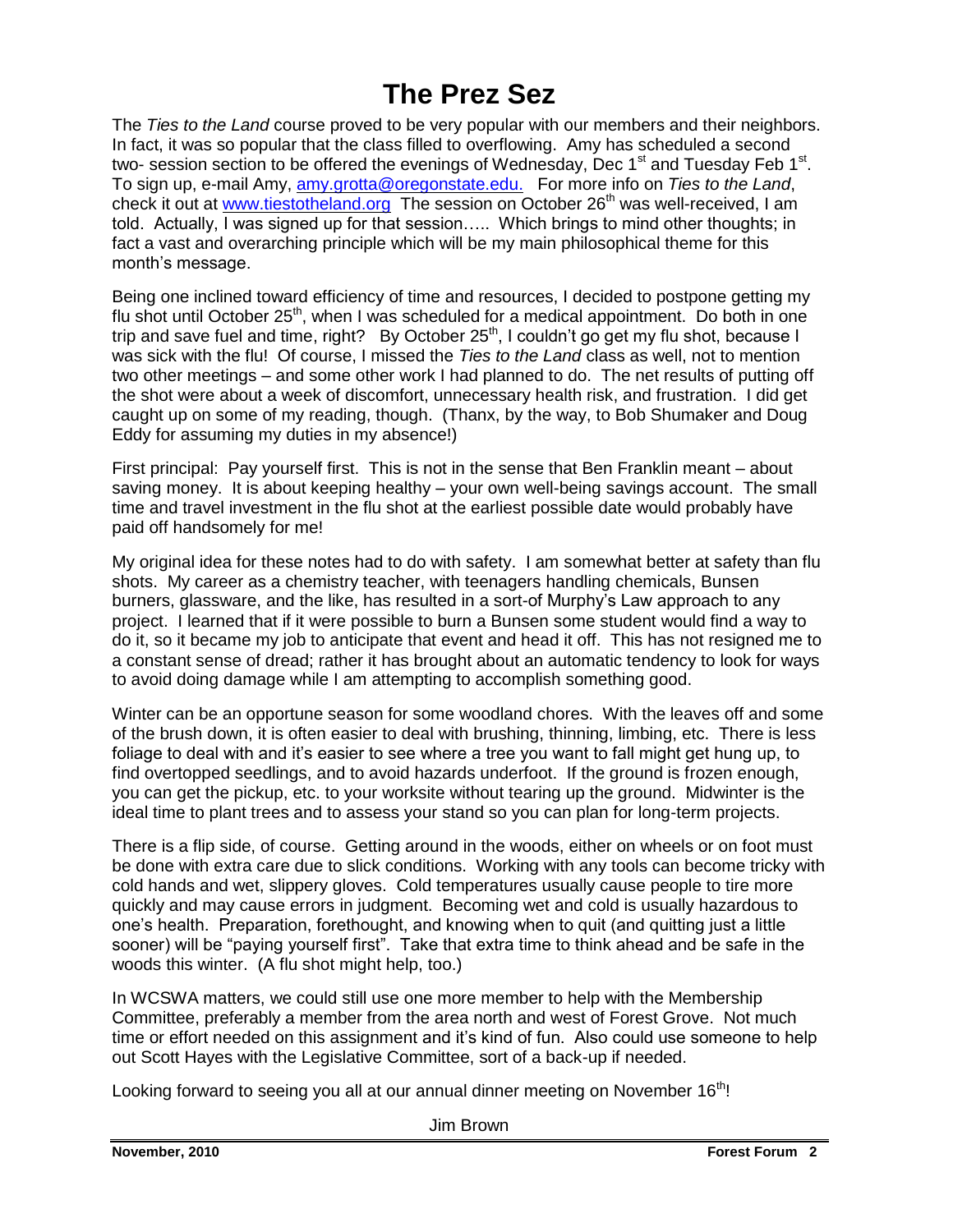#### **WCSWA Leadership**

**President – Jim Brown, 503-284-6455 [jimbrownorch@msn.com](mailto:jimbrownorch@msn.com) Vice-President – Scott Hayes, 503- 992-1509 [scotthayes@wildblue.net](mailto:scotthayes@wildblue.net) Secretary-Treasurer – Bob Shumaker; 503-324-7825 [bshumaker@coho.net](mailto:bshumaker@coho.net)**

#### **Board of Directors**:

Dick Courter; 503-297-1660 [genetechs@aaahawk.com](mailto:genetechs@aaahawk.com) Doug Eddy, 503-628-1468 [douglas.eddy@upwardaccess.com](mailto:douglas.eddy@upwardaccess.com) Tom Nygren, 503-628-5472 [tnygren@juno.com](mailto:tnygren@juno.com) Sam Sadtler 503-324-0223 samsncee@gmail.com Bonnie Shumaker – 503-324-7825 [bshumaker@coho.net](mailto:bshumaker@coho.net) Bill Triest – 503-626-1838 [whtriest@g](mailto:whtriest@)mail.com

#### **Legislative Committee Chair:**

Scott Hayes, 503-992-1509[, scotthayes@wildblue.net](mailto:scotthayes@wildblue.net)

#### **Membership Committee:**

Stuart Mullholland, 503-985-3168 Howell Hughes, 503-201-3748

#### **WCSWA Website**

[www.wcswa.org](http://www.homestead.com/WashCty/OSWA/index..html) **Website Manager: Kathy Scott** Contact Tom Nygren for web postings and information.

#### **Forest Forum Newsletter**

Editors: Tom Nygren & Bonnie Shumaker 503-628-5472 or 503-324-7825 e-mail: [tnygren@juno.com](mailto:tnygren@juno.com) or [bshumaker@coho.net](mailto:bshumaker@coho.net) Proofreaders: Bonnie Shumaker, Dan Hundley, Tom Nygren, Ardis Schroeder

#### **The Tree Farm Tradin' Post**

*A free service to our members: List tree farm items/land to buy, sell, or trade. Contact Tom Nygren, 503- 628-5472. Got a tool or piece of equipment you don't need any more? Or maybe you are looking for tools, equipment, property, or materials? You can place a free advertisement in Forest Forum. Another way for tree farmers to help each other! (3 month limit)*

**For Sale: none**

**Wanted: Renter-Caretaker for Tree Farm –** 2 Bedroom house in Western Washington County. Call 503-357-0781

**Trade: (none)** 

### **Event Calendar**

| <b>November</b> | 16     | WCSWA Annual Banquet - Jennings McCall Center, 2300 Masonic<br>Way, Forest Grove. Speaker: Bob Browning, Attorney                        |  |
|-----------------|--------|------------------------------------------------------------------------------------------------------------------------------------------|--|
| <b>November</b> | $22\,$ | Oregon Tree Farm System Tree Farmer Workshop<br>9:00am - 2:00 pm. World Forestry Center. Portland, OR.                                   |  |
| <b>December</b> |        | No Regular WCSWA Meeting Scheduled                                                                                                       |  |
| <b>December</b> | 1      | Ties to the Land Workshop, part 1, 6:00pm-9:00pm, Capital Center,<br>185 <sup>th</sup> and Walker Rd., Beaverton. See article, page 1    |  |
| January         | 25     | Ties to the Land, Workshop, part 2 of the September class, 6:00pm-<br>9:00pm Capital Center, 185 <sup>th</sup> and Walker Rd., Beaverton |  |
| February        | 1      | Ties to the Land, Workshop, part 2 of the December class 6:00pm-<br>9:00pm Capital Center, 185 <sup>th</sup> and Walker Rd., Beaverton   |  |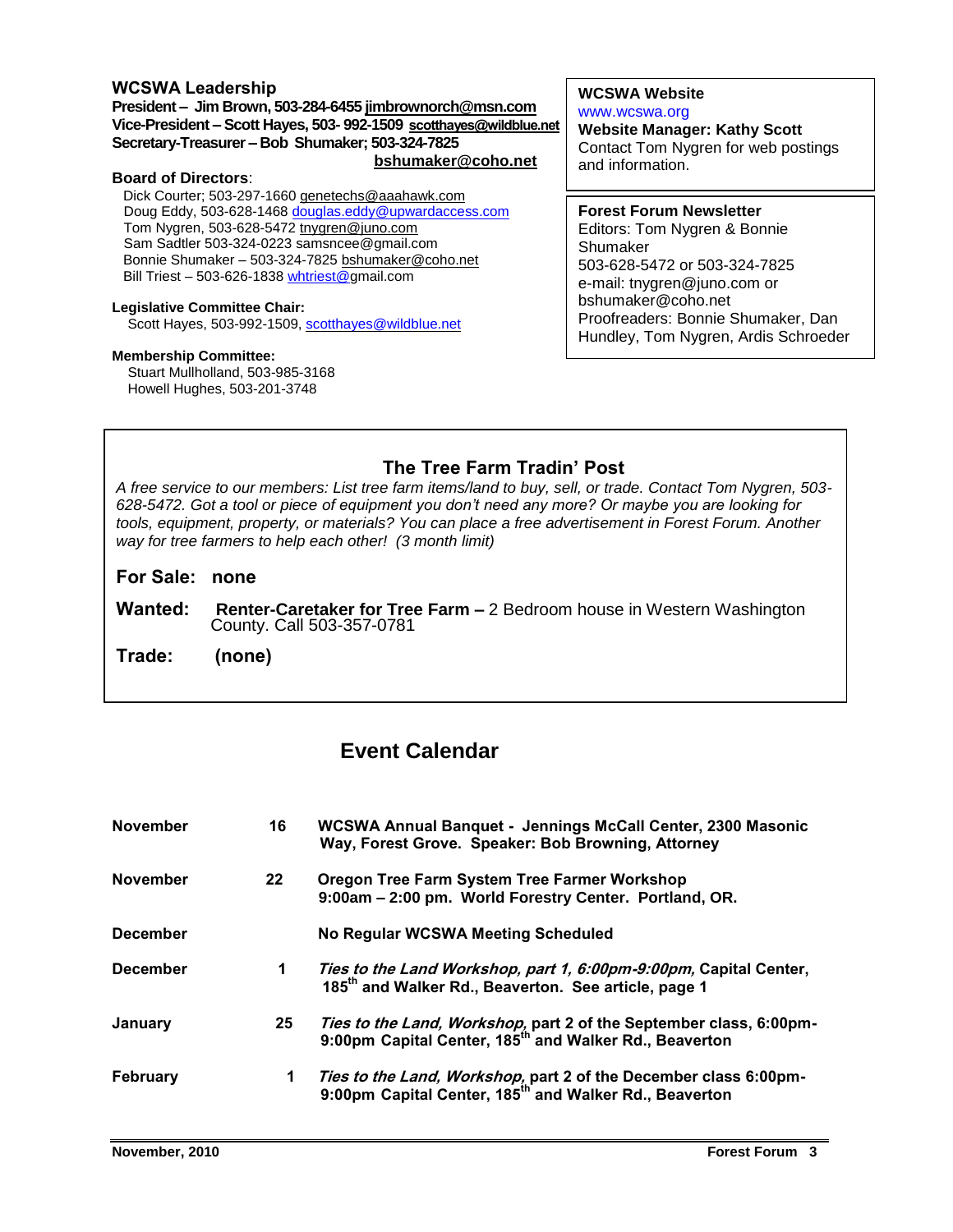#### **Advertising Opportunity:**

**The Forest Forum is a monthly newsletter sent out to over 250 members and friends of WCSWA. Advertisers receive free newsletters for the duration of their ads.**

#### **ADVERTISING RATES (PRICE INCLUDES TYPESETTING & AD PREP)**

**YES!** I want to advertise in the WCSWA Forest Forum. Ad size:

| Enclosed is a check or money order for: 1 issue ___ 4 issues ___ 12 issues ___                                 |            |
|----------------------------------------------------------------------------------------------------------------|------------|
|                                                                                                                |            |
|                                                                                                                |            |
| Address_________________                                                                                       |            |
|                                                                                                                | 1/12       |
| Phone 2008 2009 2010 2021 2022 2023 2024 2022 2022 2023 2024 2022 2023 2024 2022 2023 2024 2025 2026 2027 2028 | page       |
|                                                                                                                | $1/6$ page |
|                                                                                                                | $1/$ none  |

Please send this form, ad copy, logos, photos, etc. to:

**Dallas Boge, 10735 NW Thornburg Rd, Gales Creek, OR 97117**

**Thank you for supporting Washington County Small Woodlands Association!**



|                      |       |        | 12     |
|----------------------|-------|--------|--------|
|                      | issue | issues | issues |
| 1/12                 | \$15  | \$30   | \$75   |
| page                 |       |        |        |
| $1/6$ page           | 25    | 50     | 125    |
| 1⁄4 page             | 35    | 70     | 175    |
| $1/3$ page           | 45    | 90     | 225    |
| 1/ <sub>2</sub> page | 65    | 130    | 325    |
| 2/3 page             | 86    | 170    | 425    |
| Full                 | 125   | 250    | 625    |
| page                 |       |        |        |

#### **Douglas-fir (Pseudotsuga) What's in a Name?**

Many of us know that Douglas-fir is not a true fir. Douglas-fir is the common name of an entire genus of trees that contains six species – two native to North America and four native to eastern Asia. Because of its similarity to other genera, Douglas-fir has given botanists fits. It has at various times, been called a pine, a spruce, a hemlock and a true fir. In 1867, because of its distinctive cones, it was given its own genus – *Pseudotsuga* – which means false hemlock.

**Don't forget the hyphen!** The hyphen in the common name lets us know that Douglas-fir is not a "true"  $fir'' - that it's not a member of the$ *Abies* genus*.* 

Only one Douglas-fir is native to Oregon and it's by far the most important member of the entire species. Its common name is identical to that of the genus, reflecting its importance. *From "Trees to Know in Oregon" OSU Extension*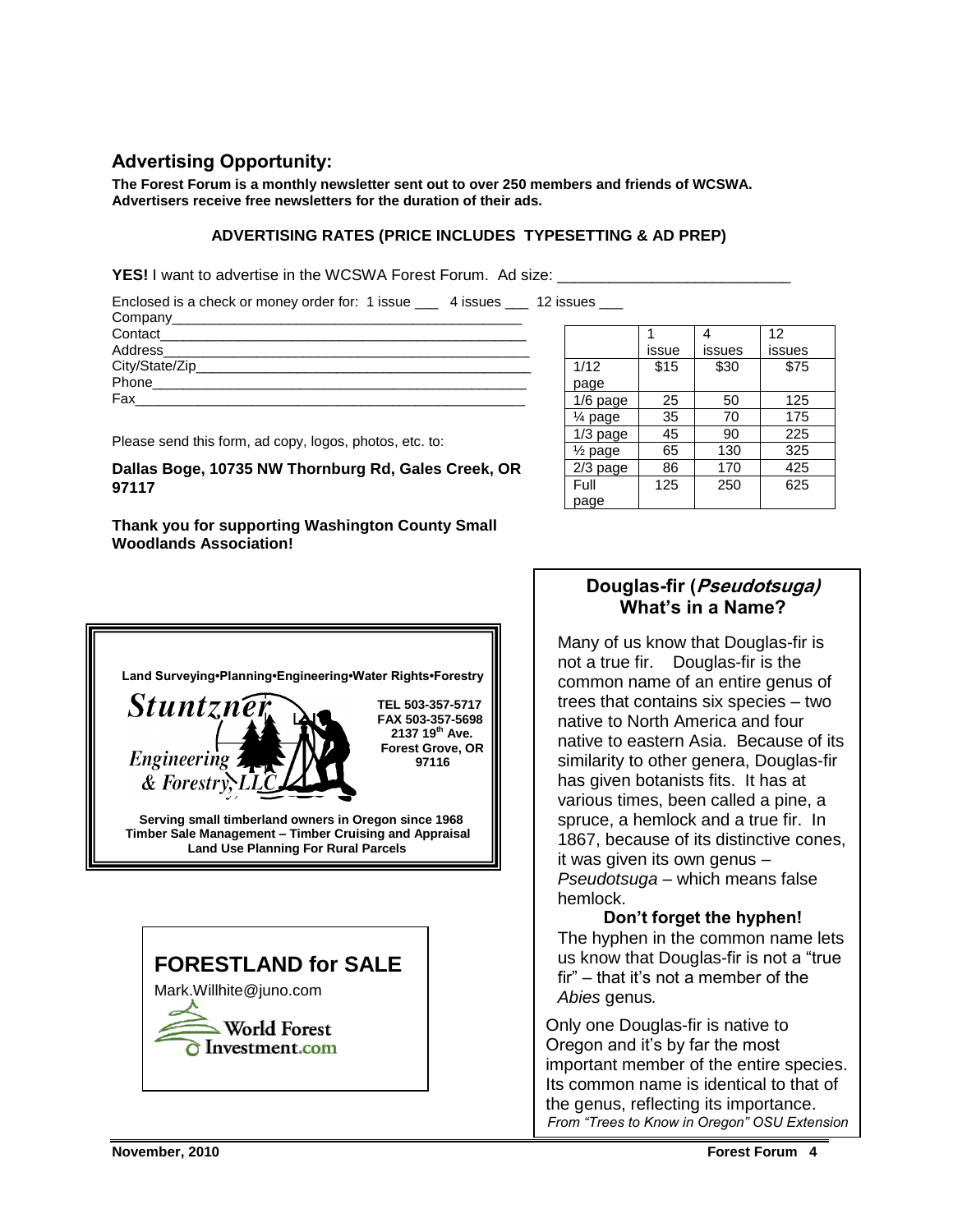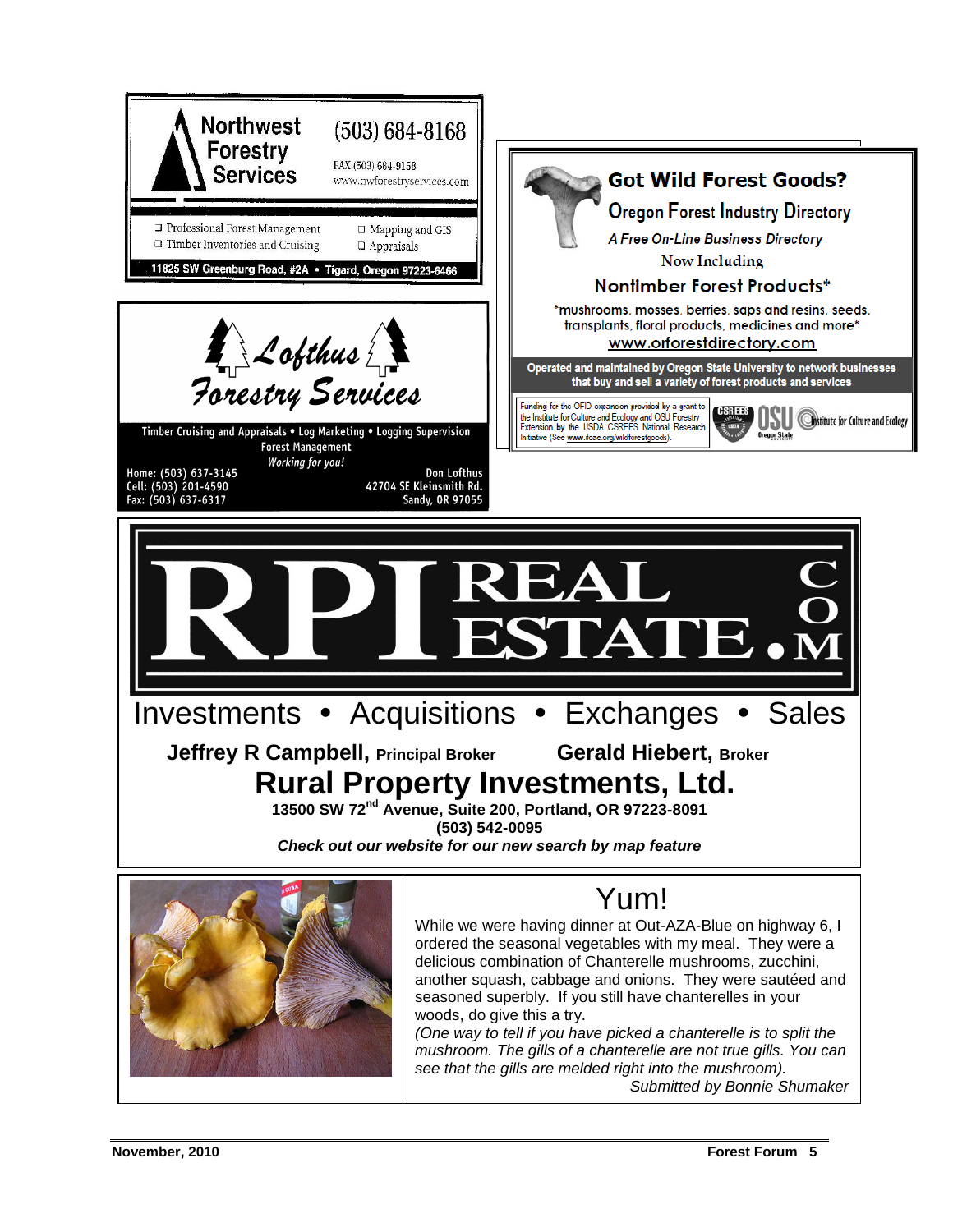

Approximately 10 million seedlings in annual production

1 container site (plugs), 2 bareroot/transplant sites (p+1,  $I+1$ )

Contract growing and spec seedlings for forestry and Christmas tree production

#### **LET US GROW YOUR SEEDLINGS**

David Gerdes **Mike Gerdes** inquiries(@silvaseed.com

#### FORESTERS . NURSERYMAN . SEEDSMAN



"Serving Many of the Reforestation Needs of the World From This Location Since 1889"

*"A culture is no better than its woods"*

*W.J. Auden*

### **China's Lumber Needs**

#### **By: Clearwater Times October 25, 2010**

From John Allan: President of the Council of Forest Industries

What a difference a year makes, or not. Lumber prices this fall are on average about 10 per cent higher than this time last year but U.S. housing starts continue to be relatively flat. However, for the first half of 2010, B.C. lumber production was up 21 per cent versus the first half of 2009. So with relatively flat U.S. demand and prices, and a Canadian dollar near par, what was driving the lumber production figures in B.C.? In a word: CHINA.

-----------------------------------------------------------------------------------------------------------------------------------------

China's demand for lumber has taken off dramatically. In the last four years shipments of lumber from B.C. to China have increased by over 500 per cent.

This trend has in turn reshaped the North American lumber dynamic. According to Madison's and Random Lengths, this changed pattern of lumber flow from B.C. to Asia, as opposed to primarily the U.S., has provided support for the flat U.S. market. And while U.S. northwest lumber and log exports to China have also increased, U.S. south lumber producers will have to wait for U.S. recovery, which is continuing to be a long way into the future.

So what does this all mean? In five years, plus or minus, lumber supplies in North America could be very tight.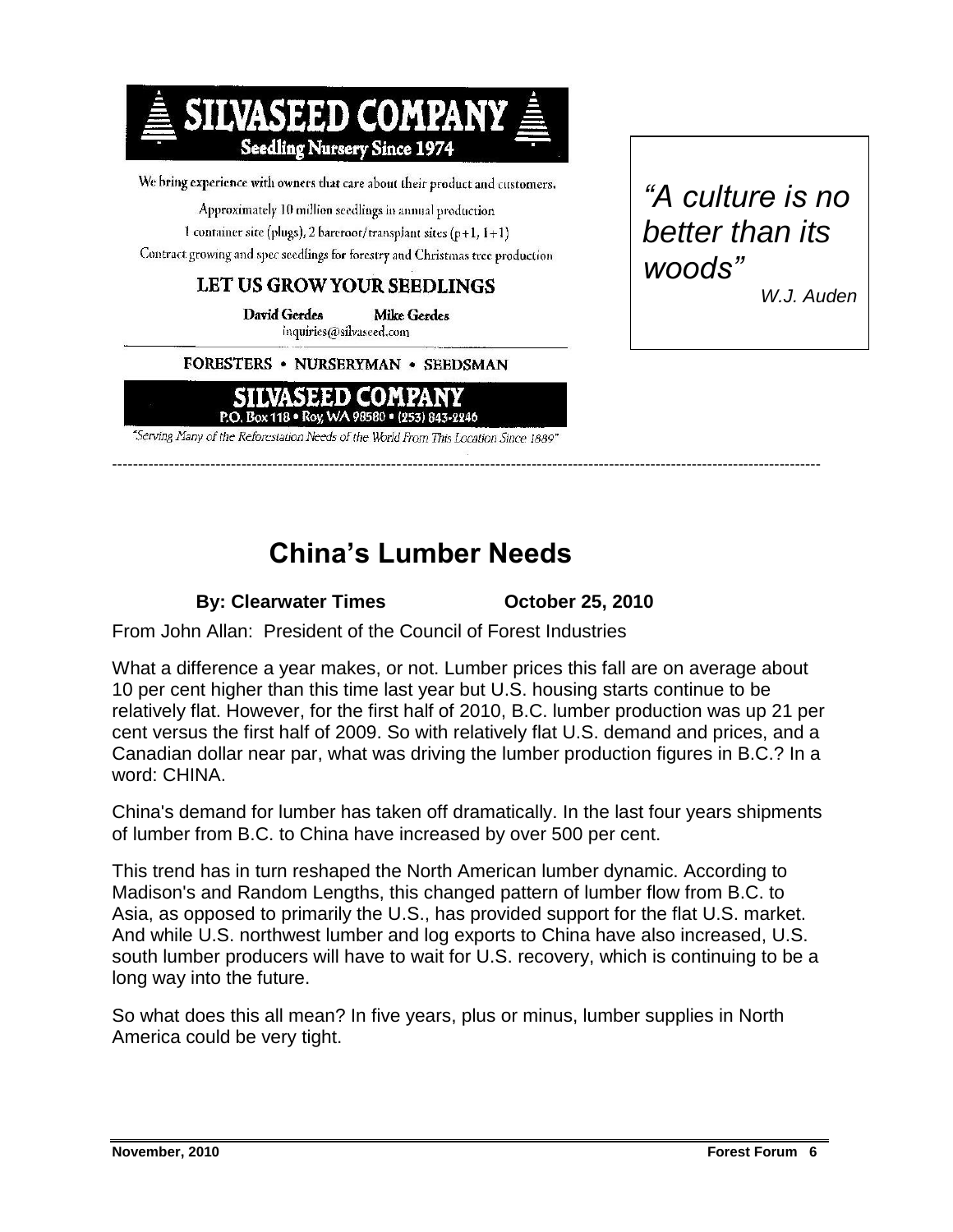Bob and I have been hard at work executing conifer release in our south forty. These trees were planted in 1998 and have the usual complaints of a young forest with too much brush, some invasive species and natural reprod that never spaces itself nicely. We received an NRCS grant to do this conifer release over a five year period on twenty acres. The grant pays a small amount per acre each year and is designed as an incentive for well managed forests to do extra projects. We are decreasing the amount of brush; limbing the healthy trees up to about five feet and eliminating the natural reprod where it is too dense.

As I wade into this forest to do my work, I'm surprised at the height and quantity of the bracken fern and I have questions. Is it native? Is it harmful? What are its uses? So I "googled" *'bracken fern and forestry in Oregon'.* Here is a summary of what I found. I hope you learn something new, too.

*AUTHORSHIP AND CITATION : Crane, M. F. 1990. Pteridium aquilinum.In: Fire Effects Information System, [Online].U.S. Department of Agriculture, Forest Service*

- Western bracken fern occurs throughout the world with the exception of hot and cold deserts, but does not persist in forests beyond about 200 years. Fossil evidence suggests that western bracken fern has had at least 55 million years to evolve and perfect anti-disease and anti-herbivore chemicals
- Western bracken fern is known to be poisonous to livestock throughout the United States, Canada, and Europe. Losses are greatest when livestock is fed hay mixed with western bracken fern. In humans, it has been linked to stomach cancer.

#### **MANAGEMENT CONSIDERATIONS:**

- Nonnative grasses are often seeded onto disturbed sites to control erosion. Sites with predisturbance cover of bracken fern do not normally need seeding
- Competition: Western bracken fern is a competitive plant that invades cultivated fields and disturbed areas. It effectively competes for soil moisture and nutrients. When the fronds emerge, they shade the smaller plants. In the winter dead fronds may bury other plants and press them to the ground.
- On some sites shading may protect tree seedlings and increase survival. In a western Washington study, dense western bracken fern protected planted Douglas-fir seedlings from snowshoe hare and black-tailed deer browsing until the trees overtopped the western bracken fern; tree growth, however, was slower than normal.
- Control may be needed until tree seedlings are taller than the western bracken fern and sturdy enough to withstand the weight of dead fronds.
- Dead fronds form a mat of highly flammable litter that insulates the below ground rhizomes from frost when there is no snow cover. This litter also delays the rise in soil temperature and emergence of frost-sensitive fronds in the spring.
- Western bracken fern is considered a fire-adapted species throughout the world. It is not only well adapted to fire, it promotes fire by producing a highly flammable layer of dried fronds every fall. In the Pacific Northwest western bracken fern fronds grow to six feet, resulting in several tons of flashy fuel per acre.
- Most sources agree that western bracken fern's primary fire adaptation is its deeply buried rhizomes which sprout vigorously following fires before most competing vegetation is established

So – there you are. If bracken fern becomes too invasive, it can best be treated twice a year with either a manual or chemical approach to minimize fuel load and competition. In our situation, it is not so prevalent as to be a nuisance, but it sure is tall. I think ours surpass the six foot description as they snake up through the Doug-fir branches seeking light. The Doug-fir is growing well, too; so I guess there is enough sun and nutrients for both.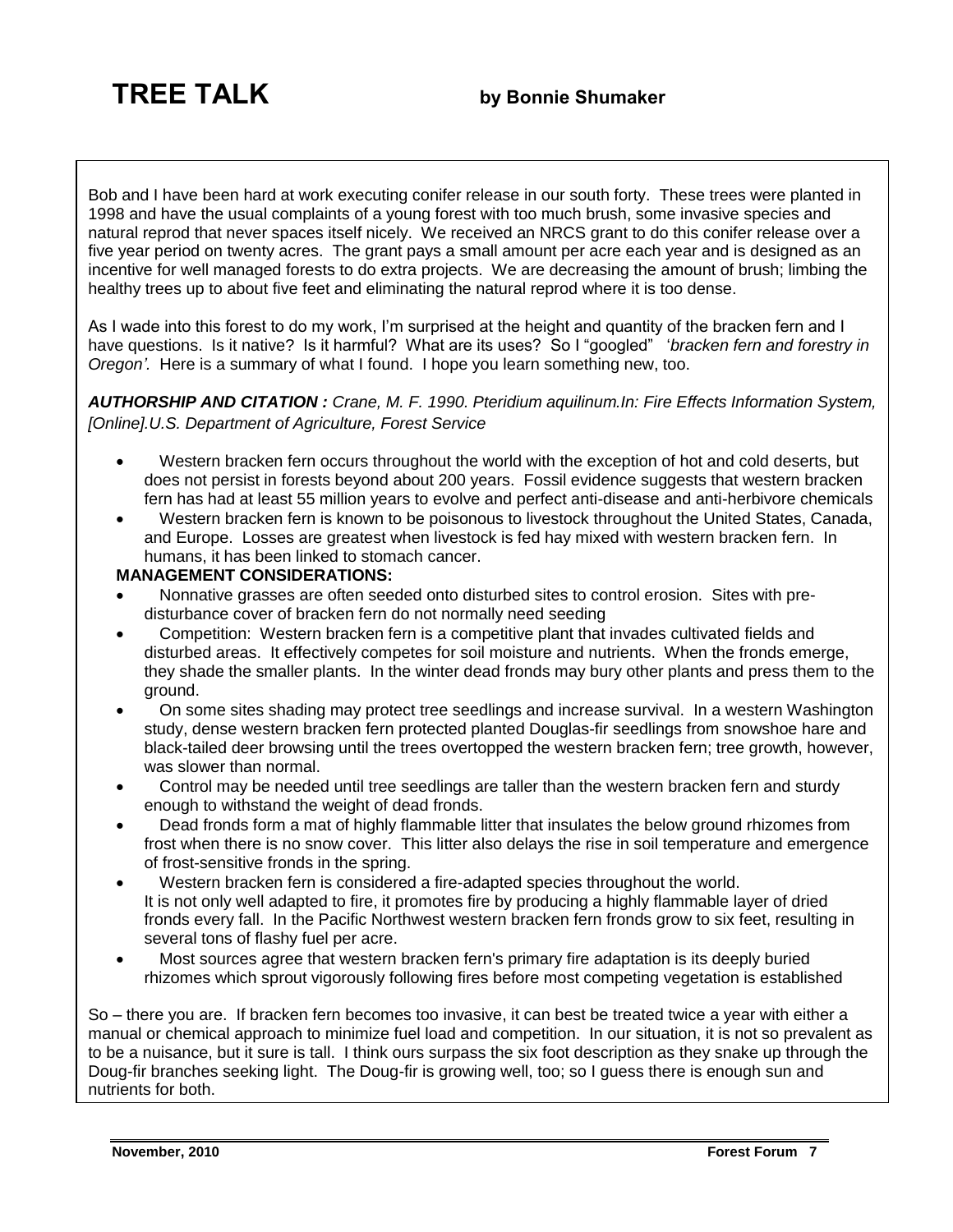

### **The World's lungs**

#### **By: The Economist October 12, 2010**

The summer dry-season, now drawing to an end, is when the Amazon rainforest gets cut and burned. The smoke this causes can often be seen from space. But not this year. Brazil's deforestation rate has dropped astoundingly fast. In 2004 some 2.8m hectares (10,700 square miles) of the Amazon were razed; last year only around 750,000 hectares were.

This progress is not isolated. Many of the world's biggest clearers of trees have started to hug them. Over the past decade, the UN records, nearly 8m hectares of forest a year were allowed to re-grow or were planted anew. This was mostly in richer places, such as North America and in Europe, where dwindling rural populations have taken the pressure off forestland. But a couple of big poorer countries, notably China, have launched huge tree-planting schemes in a bid to prevent deforestation-related environmental disasters. Even in tropical countries, where most deforestation takes place, Brazil is not alone in becoming more reluctant to chop down trees.

The progress made in recent years shows that mankind is not doomed to strip the planet of its forest cover. But the transition from tree-chopper to tree-hugger is not happening fast enough. Over the past decade, according to UN figures, around 13m hectares of forestland—an area the size of England was converted each year to other uses, mostly agriculture. If the world is to keep the protective covering that helps it breathe, waters its crops, keeps it cool and nurtures its biodiversity, it is going to have to move fast.

**See "The World's Lungs, page 9**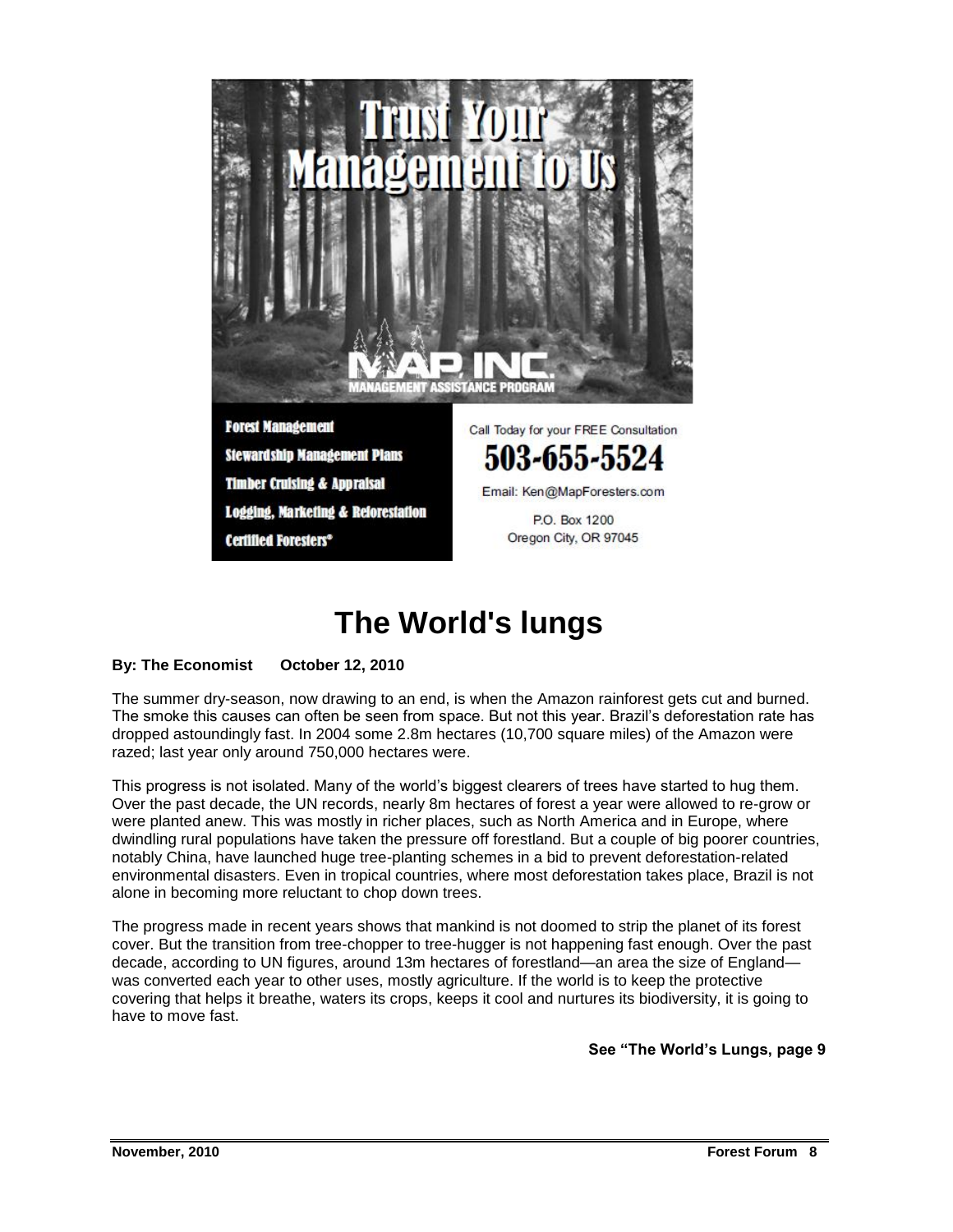#### **The World's Lungs,** continued from page 8

**A bad old habit**: For at least 10,000 years, since the ice last retreated and forests took back the earth, people have destroyed them. In medieval Europe an exploding population and hard-working monks put paid to perhaps half its temperate oak and beech woods—mostly, as is usually the case, to clear space for crops. Some 100m hectares of America's forests went in the 19th century, in an arboreal slaughter similarly reinforced by a belief in the godliness of thus "improving" the land. That spirit survives. It is no coincidence that George Bush junior, one of America's more god-fearing presidents, relaxed by clearing brush.

In most rich countries the pressure on forests has eased; but in many tropical ones—home to around half the remaining forest, including the planet's green rainforest girdle—the demand for land is increasing as populations rise. In Congo, which has more rainforest than any country except Brazil, the clearance is mostly driven by smallholders, whose number is about to double. Rising global demand for food and biofuels adds even more to the heat. So will climate change. That may already be happening in Canada, where recent warm winters have unleashed a plague of bark beetles, and in Australia, whose forests have been devastated by drought and forest fires.

Clearing forests may enrich those who are doing it, but over the long run it impoverishes the planet as a whole. Rainforests are an important prop to continental water-cycles. Losing the Amazon rainforest could reduce rainfall across the Americas, with potentially dire consequences for farmers as far away as Texas. By regulating run-off, trees help guarantee water-supplies and prevent natural disasters, like landslides and floods. Losing the rainforest would mean losing millions of species; forests contain 80% of terrestrial biodiversity. And for those concerned about the probable effects of climate change, forests contain twice as much carbon as the atmosphere, in plant-matter and the soils they cover, and when they are razed and their soils disturbed most is emitted. If the Amazon went up in smoke—a scenario which a bit more clearance and a bit more warming makes conceivable—it would spew out more than a decade's worth of fossil-fuel emissions.

**Ready, steady, grow**: Economic development both causes deforestation and slows it. In the early stages of development people destroy forests for a meagre living. Globalisation is speeding up the process by boosting the demand for agricultural goods produced in tropical countries. At the same time, as people in emerging countries become more prosperous, they start thinking about issues beyond their family's welfare; their governments begin to pass and slowly enforce laws to conserve the environment. Trade can also allow the greener concerns of rich-world consumers to influence developing-world producers.

The transition from clearing to protecting, however, is occurring too slowly. The main international effort to speed it up is an idea known as REDD (Reducing Emissions from Deforestation and Forest Degradation), which pays people in developing countries to leave trees standing. This is not an outlandish concept. It is increasingly common for governments and companies to pay for forest and other ecosystem services. To protect its watershed, New York pays farmers in the Catskills not to develop their land. REDD schemes aspire to do this on a much larger scale. The only notable success of the Copenhagen climate-change conference last year was a commitment to pursue them. Half a dozen rich countries, including Norway, America and Britain, have promised \$4.5 billion for starters.

The difficulties are immense. REDD projects will be effective only in places where the government sortof works, and the tropical countries with the most important forests include some of the world's worstrun places. Even in countries with functioning states, some of the money is bound to be stolen. Yet with sufficient attention to monitoring, verification and, crucially, making sure the cash goes to the people who can actually protect the forest, REDD could work. That will cost much more than has so far been pledged. The most obvious source of extra cash is the carbon market, or preferably a carbon tax. Since saving forests is often the cheapest way to tackle carbon emissions, funding it this way makes sense.

With global climate-change negotiations foundering, the prospects of raising cash for REDD that way look poor. But the money must be found from somewhere. Without a serious effort to solve this problem, the risk from climate change will be vastly increased and the planet will lose one of its most valuable, and most beautiful, assets. That would be a tragedy.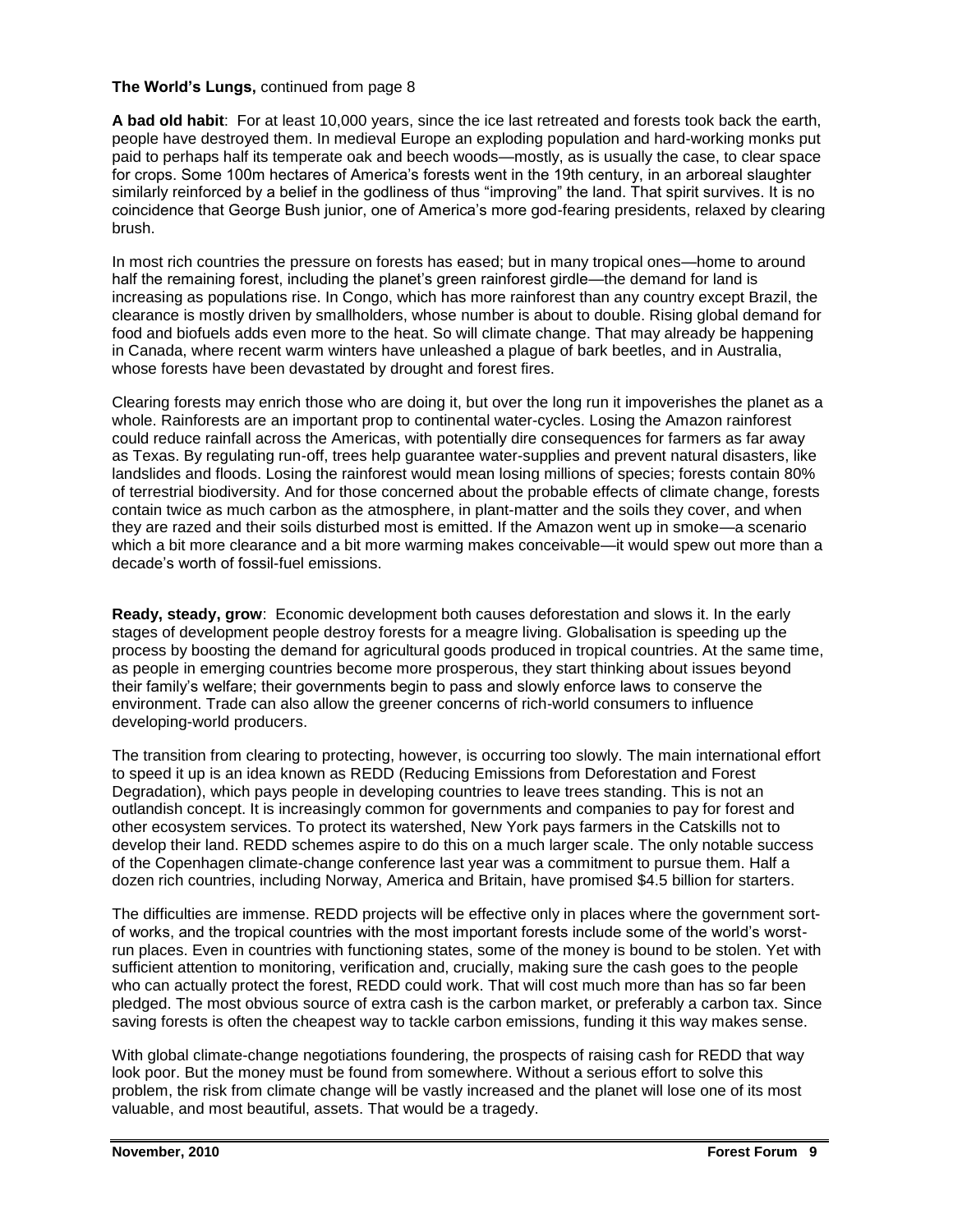



### **Are you a Pioneer?**

For those of you who have owned your land for a long time, see if this assessment applies to you.

"You are a pioneer if your current property taxes are more than what you originally paid for the property."

*Author unknown*

### **For sustainable wood, a new and unloved standard By: The New York Times October 25, 2010**

Next week select members of the United States Green Building Council will begin casting ballots on whether to overhaul how the organization awards sustainability credits for wood products.

If adopted, the standards would fundamentally alter the organization's approach to rating forestry products. At present, only wood certified by the Forest Stewardship Council qualifies for so-called LEED credits, which are used to certify a building as environmentally sustainable and assign it a rating.

The new standards would open up LEED certification, an increasingly popular benchmark for responsible construction, to any timber certification system that meets a series of sustainability benchmarks.

The proposed standards have undergone multiple rounds of revision and public comment. In the process they have been harshly criticized both by environmental groups, which call them a step backward for sustainability, and by representatives of large corporate forestry interests, which have pushed to have the LEED standards substantially relaxed.

To Scot Horst, senior vice president for LEED at the Green Building Council, the fact that the new standards are being attacked from all sides could signal that it has hit upon a winning formula.

"Nobody likes these changes, which might mean that we're in a fairly accurate place to be," Mr. Horst said. *See LEED, page 11*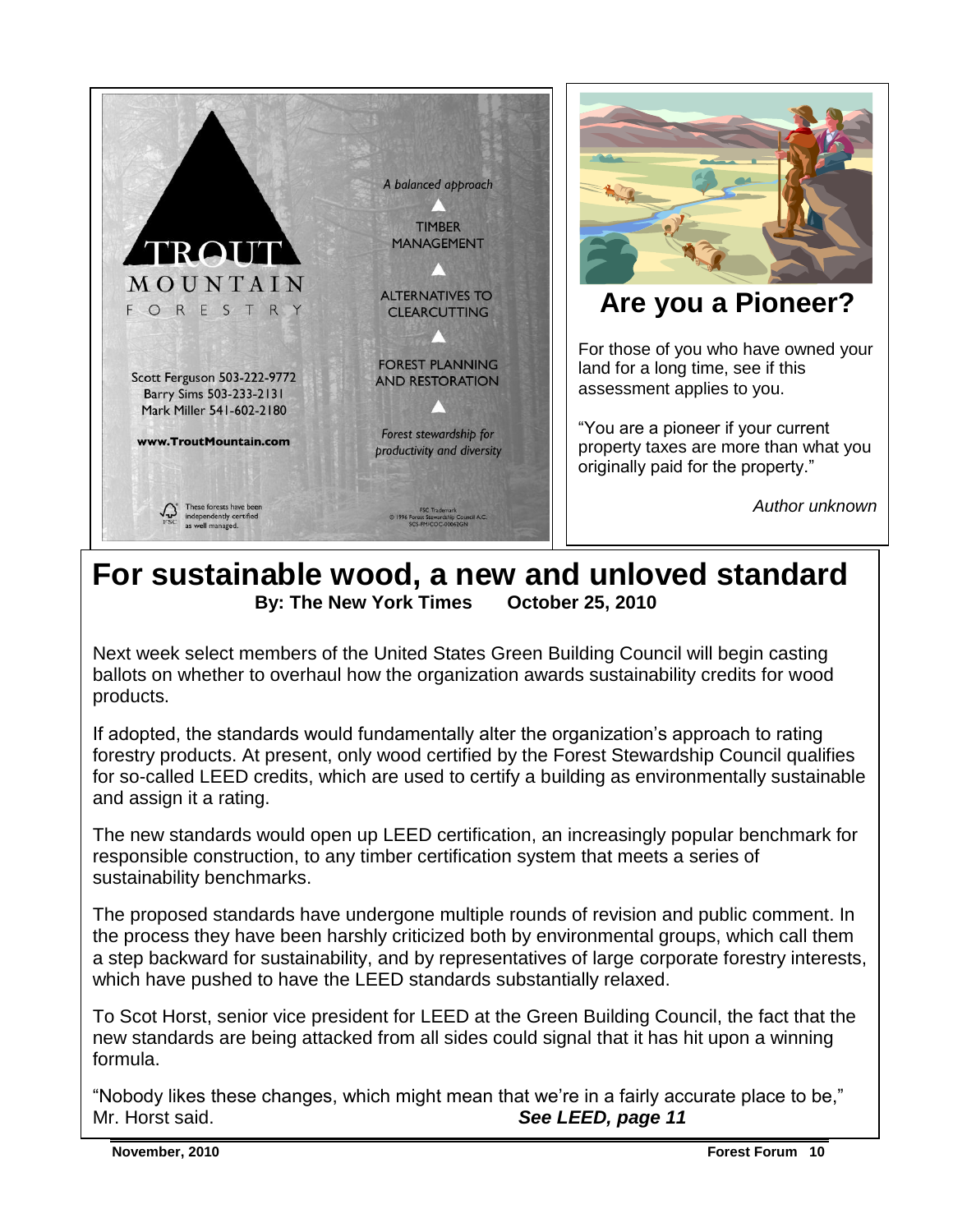#### **LEED, Continued from page 10**

Kathy Abusow, president of the Sustainable Forestry Initiative, which represents some of the country's largest timber producers and has a less rigorous standard for assessing sustainability than that currently recognized by LEED, said her group was far from pleased with the new benchmarks.

"Man, this is a complicated process," Ms. Abusow said. "There are just way too many hoops to jump through for just one credit."

Whether or not the new standards are passed, she said, her group will probably abandon its attempt to gain LEED certification for its membership's products. "We're going to put more energy into rating tools that do recognize our forest certification programs," Ms. Abusow said. "I think we've got to move away from this one credit."

Yet criticism has also come from the Forest Stewardship Council and its allies in the environmental community.

"This is absolutely a watering-down of the standard," Corey Brinkema, president of the United States office of the Forest Stewardship Council, said in an interview.

Under the new benchmarks, companies could earn LEED credits simply for clearing a "low bar" of prerequisites rather than meeting the much higher standards being practiced at the forefront of sustainable forestry, Mr. Brinkema said.

"The prerequisite level is pretty darn low," he said. "There's actually an incentive to buy more of something of a lower standard."

Among other concerns, Mr. Brinkema contends that the new benchmarks proposed by the Green Building Council loosen protections for old-growth forest and create loopholes allowing forestry companies to permanently convert forested land to other purposes.

Joining the Forest Stewardship Council in opposition to the revised benchmarks are a dozen leading environmental groups, including the Sierra Club, the World Wildlife Fund, the National Wildlife Federation, the Natural Resources Defense Council and Greenpeace, all of which recently signed a letter harshly criticizing the new standards and urging Green Building Council members to vote against them.

For their part, Green Building Council leaders say the new benchmarks will help bring an end to a policy impasse that has left many worthy sustainable forestry rating systems unable to obtain LEED certification. "There's an issue in the market that's not getting resolved," Mr. Horst said.

The new, more open standards will require all timber producers to meet a minimum sustainability standard, while rewarding companies that exceed this threshold, he said. The overall result would be that more timber producers being rewarded for behaving sustainably, he added. "The standard or the credit is not going to get watered down," Mr. Horst said. "It's not going to happen."